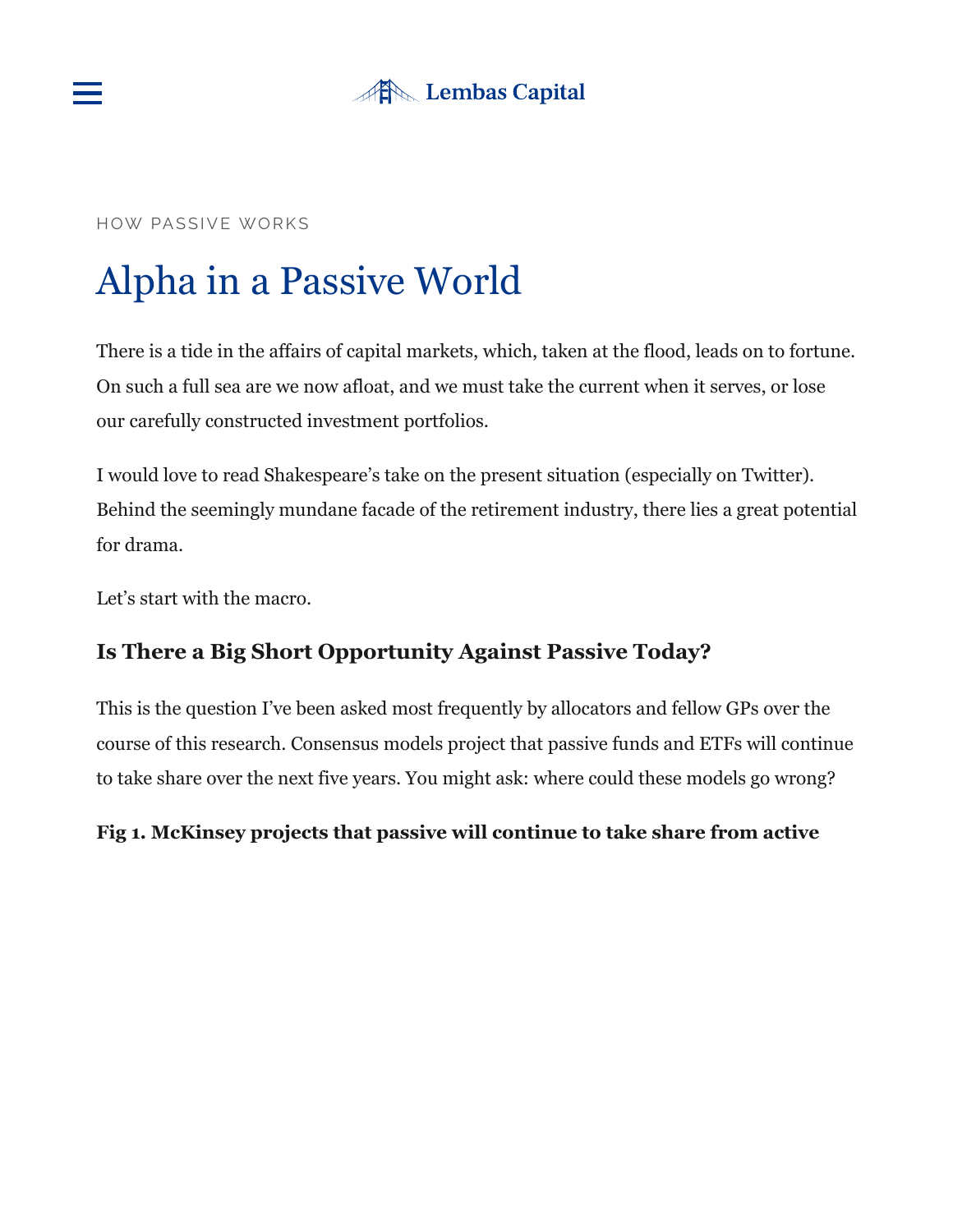

### *Source:* **[McKinsey Global Growth Cube](https://www.mckinsey.com/~/media/McKinsey/Industries/Financial%20Services/Our%20Insights/Beyond%20the%20Rubicon%20Asset%20management%20in%20an%20era%20of%20unrelenting%20change/Beyond-the-Rubicon-NA-asset-management-2019.pdf)**

These are uncharted waters, but I see two potential areas of concern.

First: will Boomers sell retirement assets en masse, triggering forced passive selling and a market meltdown?

The industry-standard McKinsey and Cerulli models are proprietary, but their keystone assumption is straightforward: small net outflows from Boomers over the 2020s will be offset by mid-single-digit returns in the public markets. **NBER president Jim Poterba suggests** [that withdrawal effects will likely be modest because demographic changes are](https://www.nber.org/papers/w19930) slow and predictable. The **[GAO adds](https://www.gao.gov/new.items/d06718.pdf)** that most financial assets are concentrated in the hands of wealthy households, who will feel little pressure to sell assets to meet living [expenses. The IRS forces retirees to sell retirement assets to make](https://www.irs.gov/retirement-plans/plan-participant-employee/retirement-topics-required-minimum-distributions-rmds) **required minimum distributions (RMDs)**; however, the **[SECURE Act of 2019](https://en.wikipedia.org/wiki/SECURE_Act_of_2019)** deferred the RMD age from 70.5 to 72 years old, keeping more of these assets in the markets.

So far, it appears that the market can continue along its present path – Millennials should continue to accumulate as Gen Xers receive wealth transfers from Boomers. These generational shifts are not necessarily cataclysmic.

A more plausible selloff scenario is a vanilla market crisis amplified by our newly passive environment. I'll let you pick your poison here: credit concerns, falling corporate share buybacks, valuations, vanishing liquidity, fewer active managers to react to low prices, etc.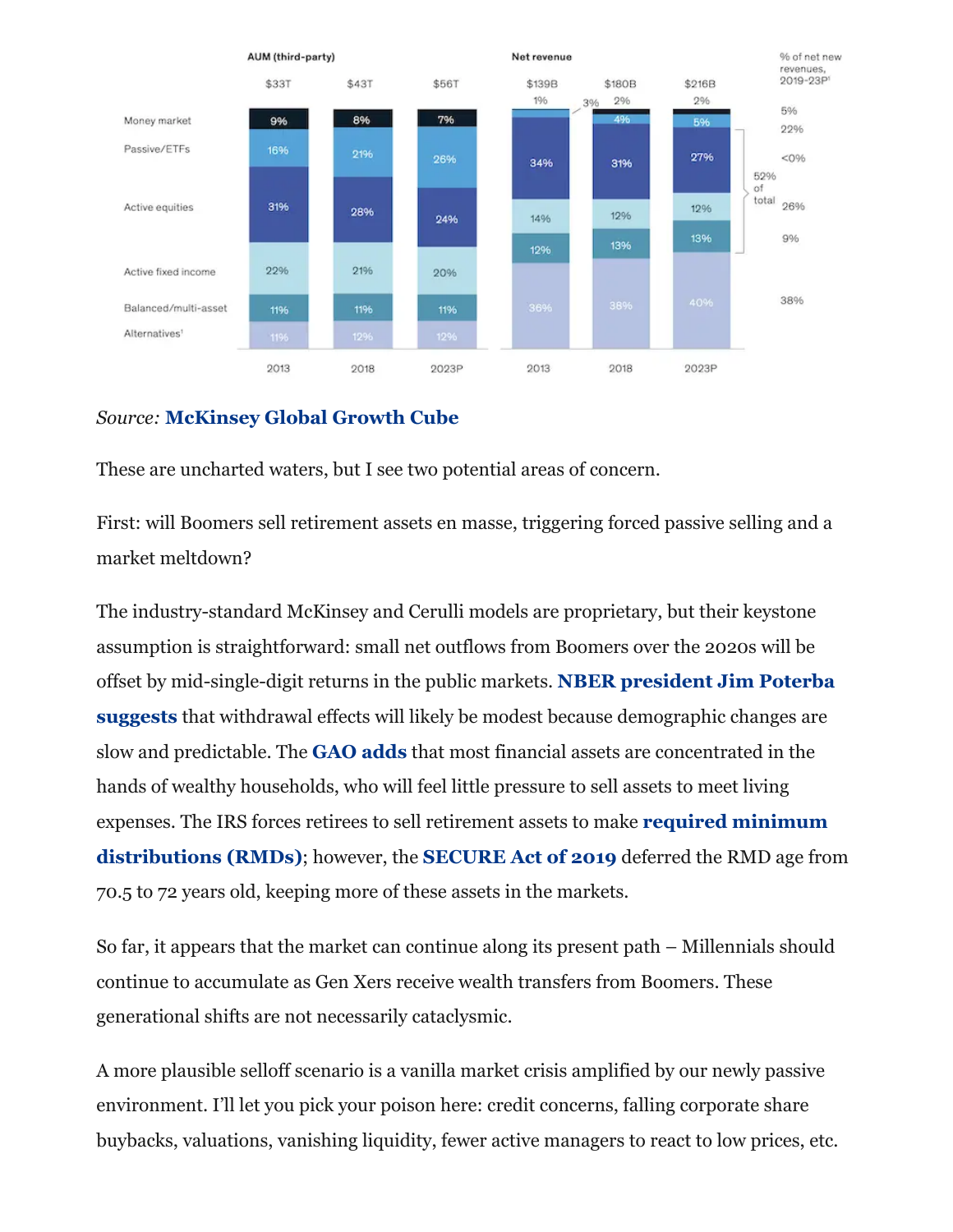Scared Boomers might sell into a falling market as the working population faces layoffs and stops contributing to their retirement accounts. That scenario, however, is separate from an analysis of retirement capital flows.

Second: will private equity funds steal allocation from passive public equity funds and crash the public markets?

Target-Date Fund private equity allocations have not been announced yet, but we can speculate as to what will change. As a reminder, TDFs invest defined contribution plan assets, and TDFs currently rebalance between publicly-traded stocks and bonds, shunning private equity. In comparison, **[defined benefit plans already allocate >10% to](https://www.pionline.com/article/20190204/PRINT/190209959/largest-funds-top-11-trillion-assets-up-6-4) private equity** for the largest 200 US retirement pools. **Australia's A\$2.7 trillion [superannuation retirement scheme allocates >15% to private equity](https://www.superannuation.asn.au/resources/superannuation-statistics)**. It seems unlikely that TDFs would reallocate from bonds to illiquid equity. So shifting, say, 10% of TDF assets to private equity likely means selling or contributing less to passive public equity.

Incentives may be the saving grace here for the public markets. Vanguard et al. want both to solve the US retirement problem and to profit from the system as it operates today. A market meltdown and a breakdown of the current retirement model represent a failed mission and a failed business. You should expect them to use all of the tools at their disposal, such as changing distribution policies and allocating international retirement assets into US public equities, to avoid disturbing today's fragile equilibrium.

In short, there are potential icebergs on the horizon, but they aren't definitively on today's path. To maintain a clear line of sight, I recommend monitoring Boomer retirement withdrawals, white collar unemployment, and Target-Date Fund allocation plans.

# **Finding Alpha in a Passive World**

Aside from Big Short scenarios, fundamental investors should focus on strategies that benefit from an increasingly passive environment.

The good news is that there is less fundamental competition than ever, as passive and [model-driven trading have pushed out discretionary active approaches.](https://www.cnbc.com/2017/06/13/death-of-the-human-investor-just-10-percent-of-trading-is-regular-stock-picking-jpmorgan-estimates.html#:~:text=%E2%80%9CFundamental%20discretionary%20traders%E2%80%9D%20account%20for,%2C%E2%80%9D%20said%20JPMorgan) **JPMorgan**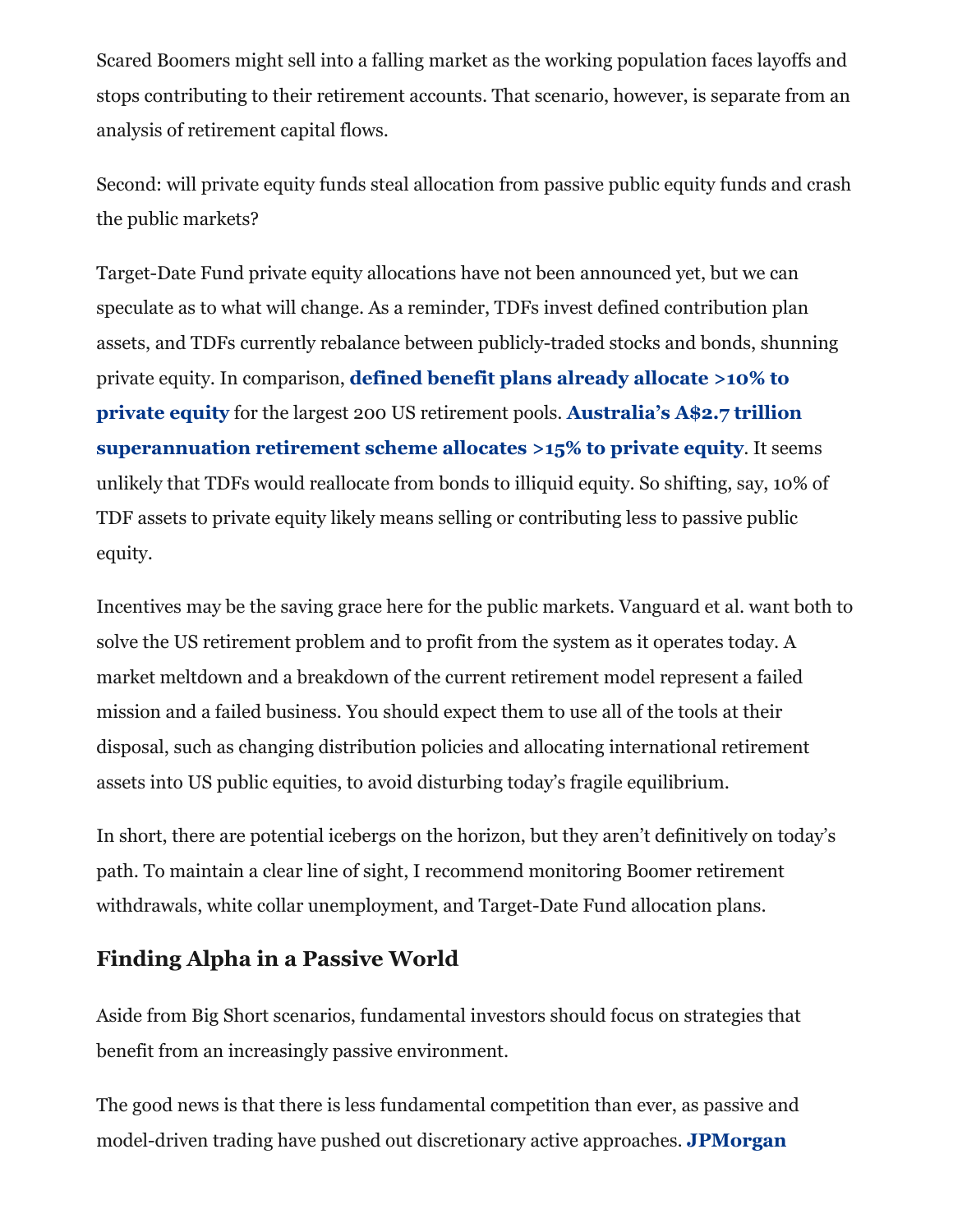**Research estimates** [that only 10% of trading volume originates from fundamenta](https://www.cnbc.com/2017/06/13/death-of-the-human-investor-just-10-percent-of-trading-is-regular-stock-picking-jpmorgan-estimates.html#:~:text=%E2%80%9CFundamental%20discretionary%20traders%E2%80%9D%20account%20for,%2C%E2%80%9D%20said%20JPMorgan)l discretionary traders.

One approach is to look at index options and volatility. Steady passive inflows and falling interest rates have led to a demand for short volatility strategies to generate income. Selling volatility has its merits, though its risks should be fully appreciated. This is the strategy that, done incorrectly, gave rise to the saying "picking up nickels in front of a steamroller." If the market is overwhelmingly short OTM calls and puts, index straddles may be underpriced. I would direct you to **[Mike Green of Logica](https://www.logicafunds.com/blog-research)** as well as **Marko Kolanovic of JPMorgan** [for research on this market structure theory and related strategies](https://www.jpmorgan.com/global/research).

A second approach is for private equity firms and activists to take advantage of lax governance by passive funds. Blackrock, Vanguard, and State Street vote yes to virtually every proposed merger. ISS and Glass Lewis, their voting advisors, are much the same.



**Fig 2. Percentage of mergers approved by Blackrock, Vanguard, and State Street** 

*Source: Fichtner and Heemskerk (2019), ProxyInsight (2018)*

We may be entering an age of "take-unders" instead of "take-overs." In this new environment, private equity funds and company management can collude to take a listed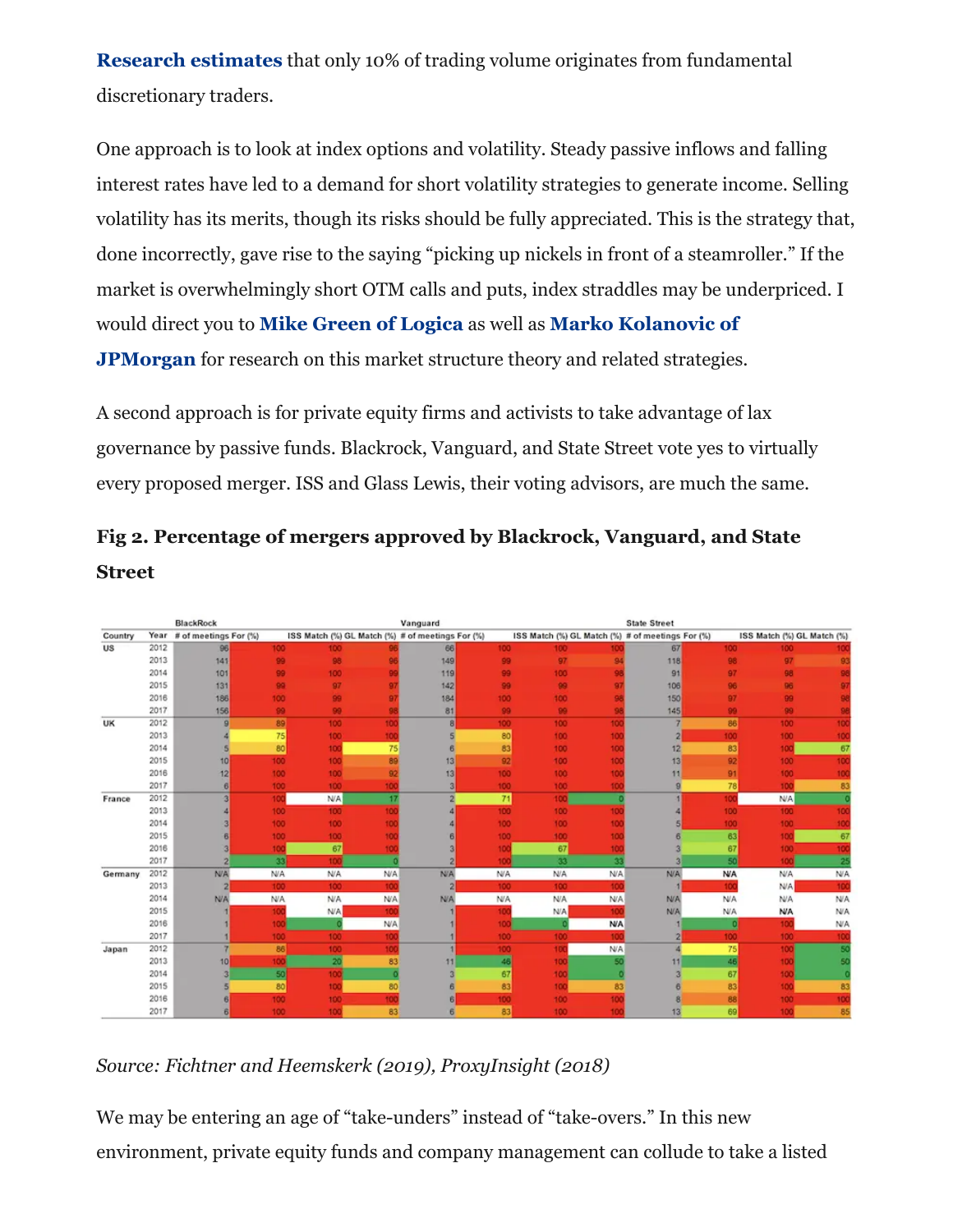business private at far less than its fair value. **The voting advisor ISS provides some [companies the right to review voting guidelines](https://clsbluesky.law.columbia.edu/2020/02/19/why-the-sec-proposal-to-regulate-proxy-advisors-is-flawed/)** before ISS sends its recommendations to investors. ISS also sells consulting services to the management of the same companies. So much for not letting the fox guard the henhouse.

A whole host of new governance issues and parasitic investment strategies may pop up with fewer fundamental analysts around to catch them. **Blackrock publishes their voting record** [each year, confirming the intuition that passive funds may have difficulty scaling](https://www.blackrock.com/corporate/literature/publication/blk-voting-and-engagment-statistics-annual-report-2019.pdf) governance judgments by outsourcing them. These incentive problems are potentially solvable, but that potential seems a long way from being realized. I think, unfortunately, that corporate governance abuse may generate significant alpha going forward.

A third approach is to study which investors drive the majority of share repricing and how those investors interact with passive indexes. Some investors are much more important to driving stock prices up and down.

#### **Fig 3. Impact on US equity prices by type of owner**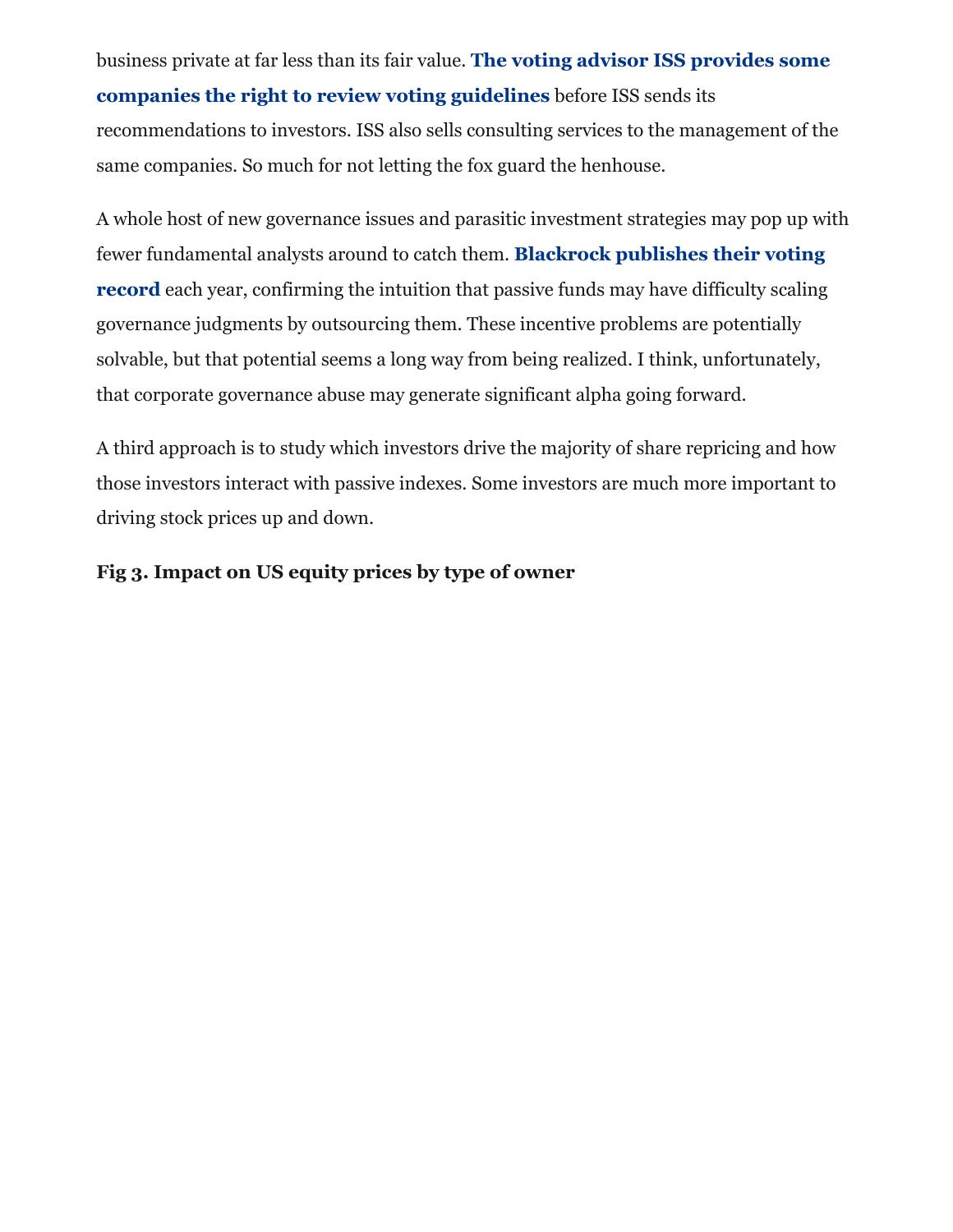

*Source: Koijen, Richmond, and Yogo (2019)*

Index inclusion and exclusion are almost mechanical processes, published for all to see by providers like **[S&P](https://us.spindices.com/documents/methodologies/methodology-sp-us-indices.pdf)** and **[Russell](https://www.ftserussell.com/governance/index-policy-and-methodology)**. Combined with an understanding of how the major institutions operate, you can find that some firms are especially important to rerating an equity upward. No two ownership paths of successful stocks are exactly alike, but the similarities can be striking. Koijen and Yogo (Fig 3) have told me that they have an important update coming this summer. I won't steal their thunder, but I do recommend following their research. At the time of this writing, the SEC has just proposed new disclosure standards, so you should watch these shifts closely over the next few years. I'm a fundamental investor at heart, and I believe this to be an excellent framework for finding buying windows for companies that you want to own for the long run.

I hope you enjoyed this series on how the US retirement system drives capital flows and how that creates a new set of alpha-generating opportunities. Our markets are in the midst of a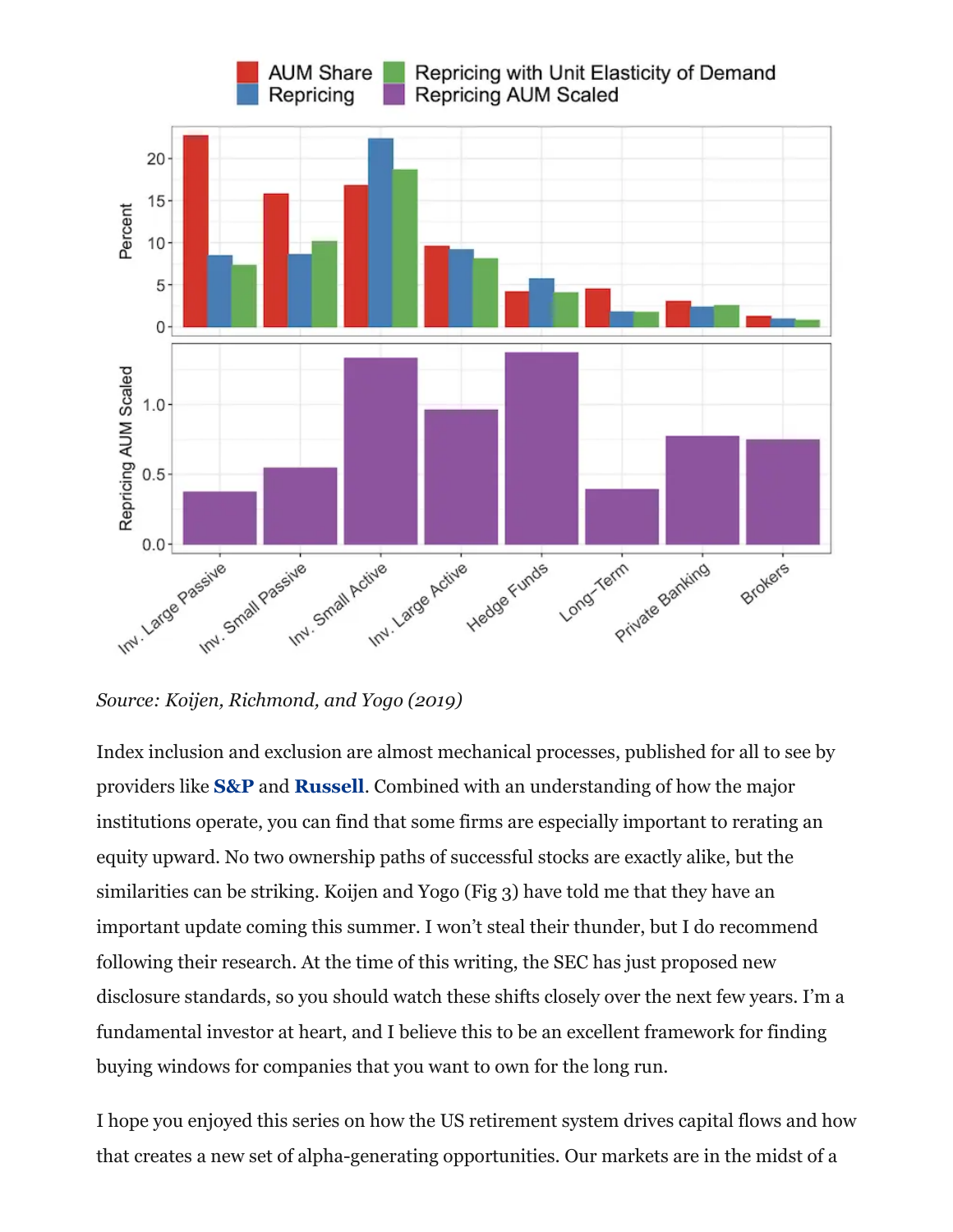fascinating transition. I'd be delighted to speak with you in more depth about which fundamental strategies will work best going forward and how investors might consider these changing capital flows in their allocations.

*Special thanks to the research staff at the NBER, McKinsey, Cerulli, and Vanguard for their help with this piece and to Mike Green of Logica for his work on target-date funds and retirement flows.*



SUBSCRIBE TO OUR MEMOS



Learn more about Lembas Capital's **[Charitable Giving](https://lembascapital.com/img/Lembas-Capital-Charitable-Giving.pdf)**